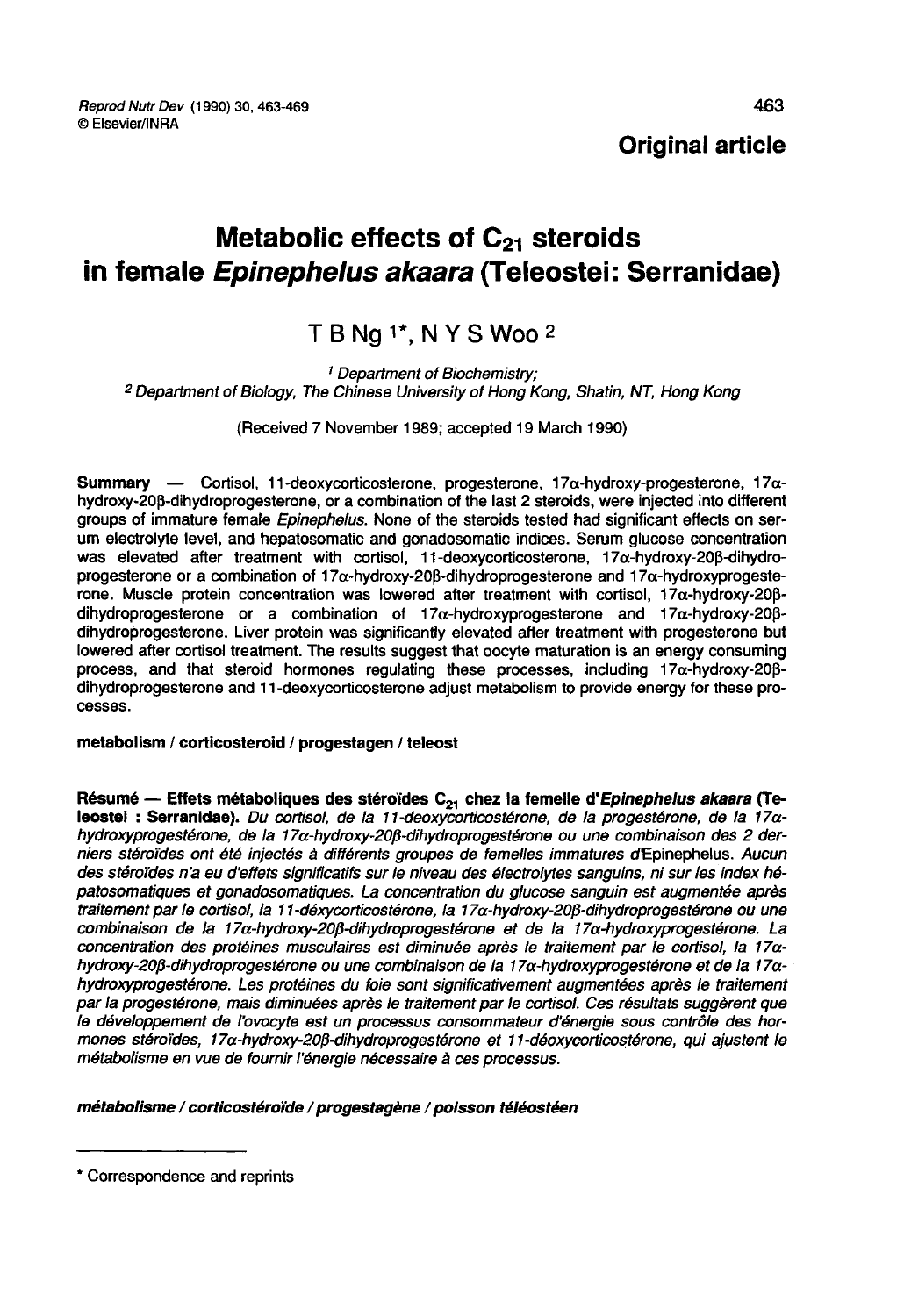#### **INTRODUCTION**

Oocyte maturation and ovulation in teleosts are dependent on pituitary gonadotropin. The action of gonadotropin on oocyte maturation is thought to be mediated through the production of maturational<br>  $(C_{21})$  steroids (Kanatani and Nagahama,<br>
1980: Scott et al. 1983). Progesterone-1980; Scott et al, 1983). Progesteronerelated maturational steroids, especially<br>17 $\alpha$ -hydroxyprogesterone and 17 $\alpha$ -17α-hydroxyprogesterone and 17α-<br>hydroxy-20β-dihydroprogesterone have hydroxy-20ß-dihydroprogesterone been detected in the blood of mature female teleosts (Idler et al, 1959; Campbell et al, 1980) and have been shown to play a role in oocyte maturation and ovulation (Jalabert, 1976; Jalabert et al, 1977; Goetz and Theofan, 1979; Duffey and Goetz, 1980; lwamatsu, 1980). 11-Deoxycorticosterone is capable of inducing oocyte maturation in species like Brachydanio rerio (Van Ree et al, 1977), Perca flavescens (Goetz and Theofan, 1979; Salmo gairdneri (Jalabert, 1976) and Heteropneustes fossilis (Sundararaj, 1979). Cortisol level has also been demonstrated to increase with sexual maturation (Wingfield and Grimm, 1977; Cook et al, 1980). The increase in corticosteroids in some species at the end of the sexual cycle has been associated with spawning migration, which requires energy (McBride et al, 1986). Cortisol was effective in inducing final maturation in catfish (Goswami and Sundararaj, 1974) and Japanese medaka (Hirose, 1972) oocytes, although more recent literature has indicated that  $17\alpha$ -hydroxy-20 $\beta$ dihydroprogesterone is probably the maturation inducing steroid (Sundararaj et al, 1985; Sakai et al, 1987). Many changes in lipid, carbohydrate and protein metabolism occur in parallel with sexual maturation (Ng et al, 1984, 1986) but the metabolic requirements for oocyte maturation remains poorly understood. The metabolic effects of estradiol-17 $\beta$ , testosterone, progesterone and cortisol have been examined (Chan and Woo, 1978; Wiegand and Peter, 1980; Ng et al, 1984).

In view of the fact that the metabolic effects of 11-deoxycorticosterone,  $17\alpha$ hydroxyprogesterone and 17a-hydroxy-20p-dihydroprogesterone have not previously been examined in teleosts, we decided to undertake a study to investigate the effects of the 3 steroids and in addition those of cortisol and progesterone which have not been studied before in immature grouper. The same experimental protocol employed in studying the metabolic effects of estradiol-170 and testosterone in immature grouper (Ng et al, 1984) was utilized in the present investigation. Immature fish were chosen because the metabolic effects of estradiol on the immature grouper generally resembled metabolic changes associated with normal vitellogenesis (Ng et al, 1984). The presence of low plasma levels of gonadal steroids in immature fish was another reason for the choice.

#### MATERIALS AND METHODS

Immature female red grouper (Epinephelus akaara), with a gonadosomatic index (GSI : gonad weight x 100%/body weight) of 0.25%, a body weight of 140-180 g and a body length of 10-15 cm, were obtained from local fish farms at 32 % salinity for 1 wk prior to experimentation. Epinephelus akaara is a protogynous hermaphrodite (Chan and Yeung, 1983) and we have examined the ovaries of immature female specimens in a previous study (Tam et al, 1983). We have found that the ovaries of immature female groupers (GSI : 0.21%) contain germ cells at various stages of development (23.7% in the primary oocyte stage, 45.4% in the nucleolar oocyte stage and 30.4% in the perinucleolar stage). The fish used in the present study corresponded to those of our 1983 study<br>(Tam et al, 1983) in terms of ovarian development. Steroids (all from Sigma Chemical Company, St Louis, USA) were made up in peanut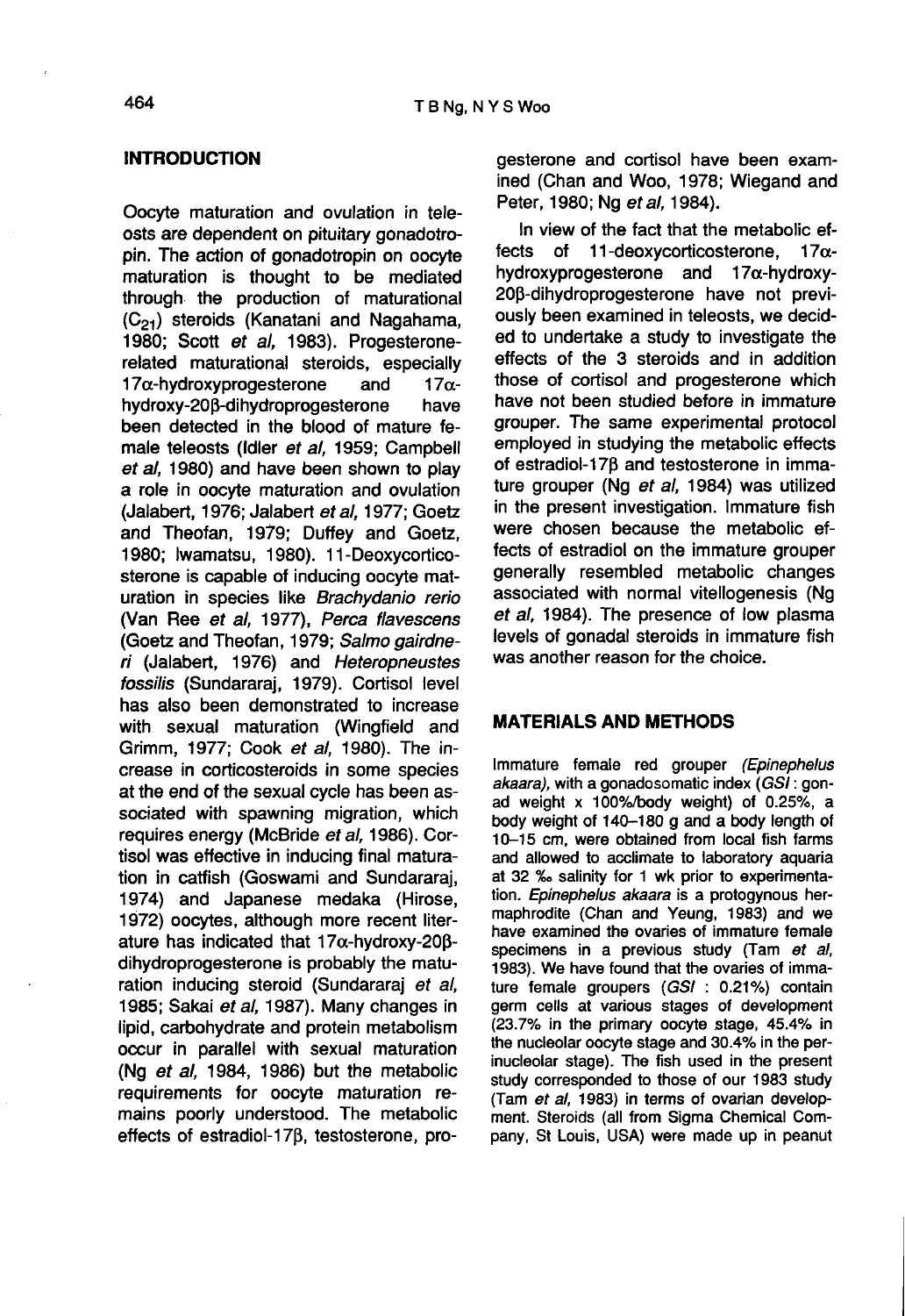oil and injected intraperitoneally into female fish every other day for a period of 9 days (ie, the fish received a total of 5 injections). A dose of 500 pg steroid per kg body weight per injection and 7 fish per group were used for each of the following steroids: cortisol, progesterone,  $17\alpha$ hydroxyprogesterone, 17α-hydroxy-20β-dihydroprogesterone and 11-deoxycorticosterone. One group received a combination of  $17\alpha$ -hydroxyprogesterone and  $17\alpha$ -hydroxy-208-dihydroprogesterone (500 wg of each steroid per kg per injection). Peanut oil was injected intraperitoneally into one group which served as the control group. The dose of steroids used in this study was the same as that previously employed for a study on the effects of estradiol-17 $\beta$ and testosterone (Ng et al, 1984). The two sex steroids exerted profound metabolic effects at that dosage. Twenty-four hours after the last injection, body weights were recorded, then the fish were bled and killed, and the gonadosomatic and hepatosomatic indices measured. Blood samples were allowed to clot at room tempera ture for 45 min, then centrifuged to obtain serum. Portions of liver and epaxial muscle samples were collected and together with the serum samples, were stored at -20° C until analyzed.

Serum sodium, potassium and calcium concentrations were determined, after appropriate dilution, by means of a flame photometer (ISA Biologie). Serum chloride concentrations were determined using a Corning chloride meter. Serum glucose concentrations were determined by using a coupled glucose oxidase-peroxidase reaction (Sigma). Serum protein was determined according to the method as described by Hartree (1972), lipids by the method of Woodman and Price (1972) and cholesterol by using a kit (#351) from Sigma Chemical Company. Liver and muscle protein was determined after alkaline digestion of the tissues.

Results were presented as means  $\pm$  SEM. Statistical difference between groups was assessed using one-way analysis of variance followed by Duncan's multiple range test.

### RESULTS

The steroids tested lacked any effect on hepatosomatic and gonadostomatic indices (table I). Hematocrit was significantly lowered only in the group receiving 11 deoxycorticosterone (table II). No effect on

Table I. Effects of various steroid hormones on hepatosomatic index (HSI), gonadosomatic index (GSI), muscle and liver protein contents.

|                                              | HSI<br>(% )     | GSI<br>(% )     | Muscle protein<br>(q/100 q)  | Liver protein<br>(a/100 a) |
|----------------------------------------------|-----------------|-----------------|------------------------------|----------------------------|
| Control                                      | $1.42 \pm 0.11$ | $0.35 \pm 0.05$ | $12.9 \pm 0.45$              | $12.6 \pm 0.76$            |
| Cortisol                                     | $1.47 \pm 0.18$ | $0.35 \pm 0.05$ | $9.81 \pm 0.96^*$            | $8.32 \pm 1.40$            |
| Progesterone                                 | $1.13 \pm 0.11$ | $0.30 \pm 0.03$ | $12.0 \pm 0.45$              | $16.2 \pm 0.6^*$           |
| $17\alpha$ -OHP                              | $1.33 \pm 0.11$ | $0.38 \pm 0.07$ | $12.1 \pm 0.51$              | $14.5 \pm 1.61$            |
| 17 $\alpha$ ,20 $\beta$ –(OH) <sub>2</sub> P | $1.32 \pm 0.06$ | $0.33 \pm 0.03$ | $8.73 \pm 1.17^*$            | $15.1 \pm 0.88$            |
| 17α-OHP + 17α, 20β-(OH) <sub>2</sub> P       | $1.17 \pm 0.06$ | $0.47 \pm 0.05$ | $9.18 \pm 0.57$ <sup>*</sup> | 13.1<br>±1.96              |
| $11 - DOC$                                   | $1.61 \pm 0.21$ | $0.30 \pm 0.03$ | $12.1 + 1.20$                | 14.7<br>±0.80              |

A dose of 500 µg steroid per kg body weight per injection was used. Values are expressed as means  $\pm$  SEM, ( $n = 7$ ) \* Difference from control statistically significant (95% confidence level),  $17\alpha$ -OHP =  $17\alpha$ -hydroxyprogesterone. 17α, 20β-(OH)<sub>2</sub>P: 17α-hydroxy-20β-dihydroprogesterone. 11-DOC = 11-deoxycorticosterone.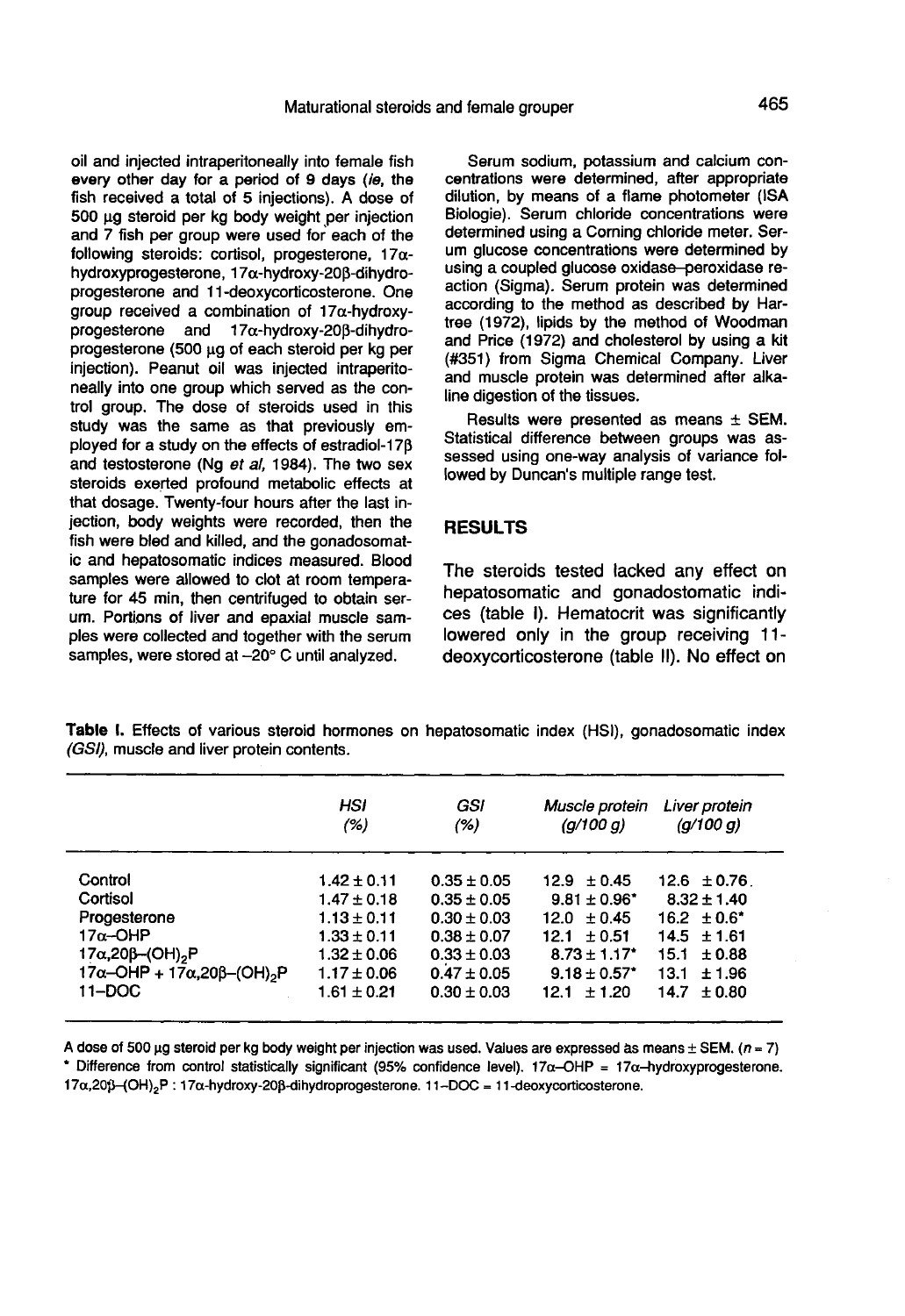serum  $\text{Na}^+$ ,  $\text{K}^+$ ,  $\text{Ca}^{2+}$  and  $\text{Cl}^-$  was detected (table 111). Serum protein concentration was lowered only in the groups receiving 17a-hydroxyprogesterone and 11-deoxycorticosterone. Serum glucose concentration was significantly elevated after admin-<br>istration of cortisol. 11-deoxycorticoistration of cortisol,<br>sterone.  $17\alpha$ -hydro  $17\alpha$ -hydroxy-20 $\beta$ -dihydroprogesterone and a combination of  $17\alpha$ hydroxyprogesterone and 17a-hydroxy-20ß-dihydroprogesterone. Serum concentrations of cholesterol and total lipid were lowered after 11-deoxycorticosterone administration (table 111). Muscle protein content was significantly depressed after treat-<br>ment with cortisol.  $17\alpha$ -hydroxy-208- $17\alpha$ -hydroxy-20 $\beta$ dihydroprogesterone, and a combination of<br>17 $\alpha$ -hydroxyprogesterone and 17 $\alpha$ - $17\alpha$ -hydroxyprogesterone hydroxy-20p-dihydroprogesterone. Hepatic protein content was lowered after cortisol treatment but elevated after treatment with progesterone (table 1).

Table II. Effects of various steroid hormones on hematocrit. Na+. K+. Ca<sup>2+</sup> and Cl<sup>-</sup>. Table I footnote also applies here.

|                                                                   | Hct<br>(%)       | Na+<br>(mM)     | Κ÷<br>(mM)      | $Ca^{2+}$<br>(mM) | СF<br>(mM)      |
|-------------------------------------------------------------------|------------------|-----------------|-----------------|-------------------|-----------------|
| Control                                                           | $29.7 \pm 1.6$   | $172.6 \pm 2.5$ | $3.12 \pm 0.18$ | $1.79 \pm 0.03$   | $161.4 \pm 6.2$ |
| Cortisol                                                          | $26.3 \pm 0.9$   | $169.0 \pm 2.6$ | $3.14 \pm 0.22$ | $1.96 \pm 0.07$   | $153.0 \pm 6.6$ |
| Progesterone                                                      | $27.5 \pm 1.2$   | $161.8 \pm 6.1$ | $3.05 \pm 0.18$ | $2.85 \pm 0.60$   | $151.6 \pm 4.4$ |
| $17\alpha$ -OHP                                                   | $26.4 \pm 1.5$   | $168.0 \pm 5.4$ | $3.43 \pm 0.17$ | $1.80 \pm 0.02$   | $151.1 \pm 4.2$ |
| 17 $\alpha$ ,20 $\beta$ –(OH) <sub>2</sub> P<br>$17\alpha$ -OHP + | $28.7 \pm 1.7$   | $176.4 + 9.4$   | $3.58 + 0.19$   | $1.76 + 0.08$     | $162.2 + 6.4$   |
| 17α, 20β-(OH) <sub>2</sub> P                                      | $28.3 \pm 2.4$   | $188.2 \pm 7.4$ | $3.38 + 0.13$   | $1.72 \pm 0.12$   | $159.4 \pm 7.5$ |
| $11 - DOC$                                                        | $25.7 \pm 0.6^*$ | $167.4 \pm 2.8$ | $3.43 \pm 0.08$ | $1.67 \pm 0.06$   | $150.0 \pm 1.9$ |

Table III. Effects of various steroid hormones on serum concentrations of protein, glucose, total lipid and cholesterol. Table I footnote also applies here.

|                                              | Protein<br>(mg/ml)          | Glucose<br>(mq/100 ml) | Total lipid<br>$(q/100 \, \text{m})$ | Cholesterol<br>(a/100 ml)    |
|----------------------------------------------|-----------------------------|------------------------|--------------------------------------|------------------------------|
| Control                                      | $10.6 \pm 0.83$             | $28.1 \pm 1.2$         | $0.40 \pm 0.02$                      | $0.20 \pm 0.02$              |
| Cortisol                                     | $10.3 \pm 0.34$             | $32.7 \pm 0.86^*$      | $0.44 + 0.04$                        | $0.23 \pm 0.03$              |
| Progesterone                                 | $11.3 \pm 1.12$             | $27.4 \pm 1.06$        | $0.37 \pm 0.02$                      | $0.18 \pm 0.03$              |
| $17\alpha$ -OHP                              | $7.7 \pm 0.78$ <sup>*</sup> | $29.4 \pm 1.38$        | $0.37 \pm 0.03$                      | $0.21 \pm 0.03$              |
| 17 $\alpha$ ,20 $\beta$ –(OH) <sub>2</sub> P | $12.1 \pm 1.58$             | $32.1 \pm 1.30^*$      | $0.35 \pm 0.01$                      | $0.22 \pm 0.04$              |
| 17α-OHP + 17α,20β-(OH) <sub>2</sub> P        | $8.4 \pm 1.07$              | $37.5 \pm 2.43^*$      | $0.40 \pm 0.03$                      | $0.26 \pm 0.02$              |
| $11 - DOC$                                   | $7.6 \pm 1.06$ <sup>*</sup> | $38.3 \pm 4.26^*$      | $0.34 \pm 0.01$                      | $0.14 \pm 0.01$ <sup>*</sup> |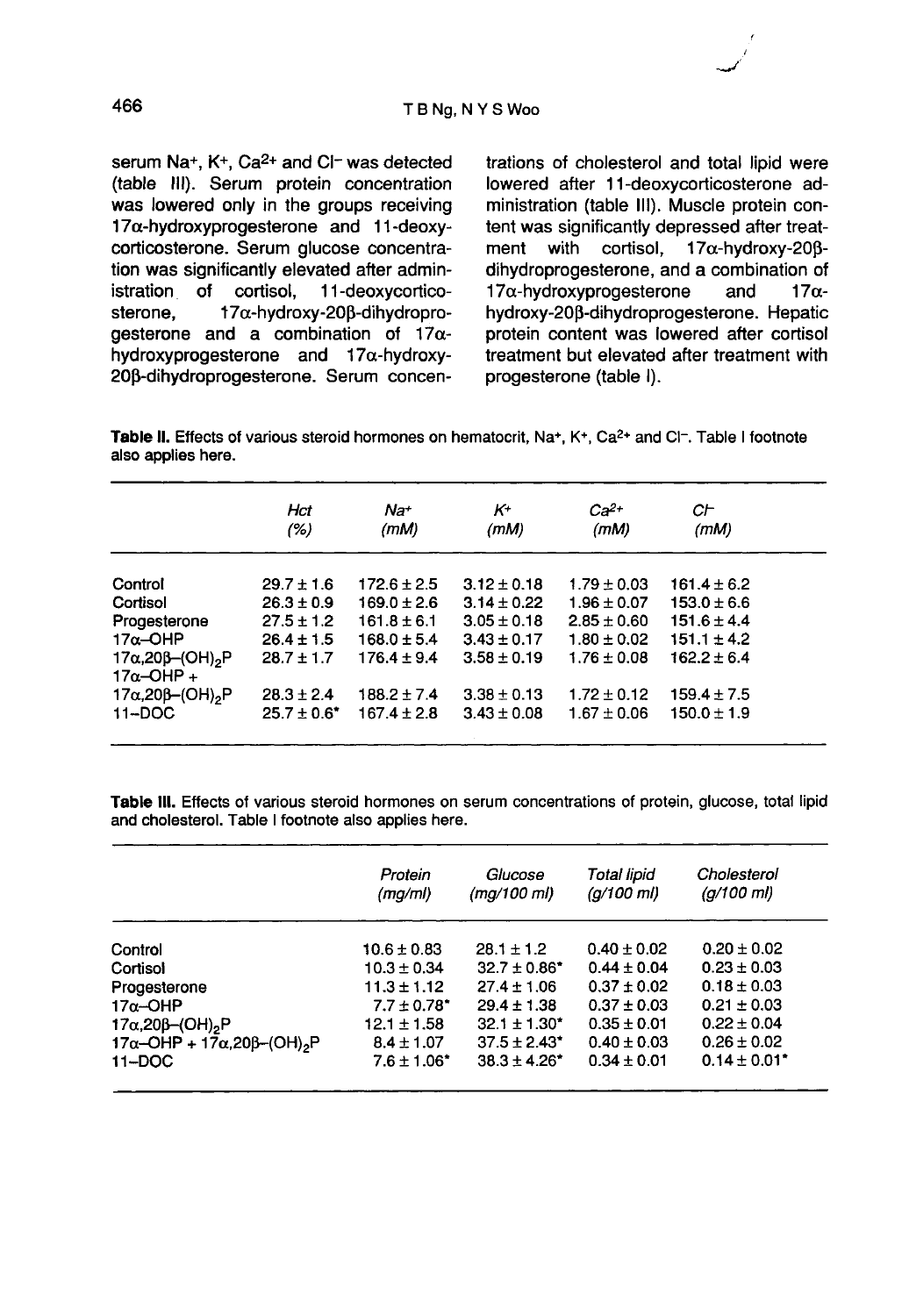# **DISCUSSION**

None of the steroids tested augmented the hepatosomatic index or serum Ca2+ concentration. Estradiol-170 increases the 2 aforementioned parameters in the immature red grouper due to its effect on vitellogenin synthesis (Tam et al, 1983). The results therefore suggest that cortisol, 11-<br>deoxycorticosterone and progestagens deoxycorticosterone and have no effect on hepatic vitellogenin production. The gonadosomatic index remained unchanged after treatment with any of the aforementioned steroids. Ovarian growth occurs during vitellogenesis in the presence of gonadotropins which stimulate vitellogenin incorporation into oocytes (Idler and Ng, 1979; Ng and Idler, 1979), and may occur during oocyte maturation because of oocyte hydration (Wallace and Selman, 1978). The serum concentrations of Na+,  $K^+$ , and C $\vdash$  were not altered by any of the steroids tested, not even by 11-deoxycorticosterone which may be a mineralocorticoid. The latter result is somewhat unexpected. However, its mineralocorticoid effects might have been masked by hemodilution. The lower serum concentrations of protein, cholesterol and<br>total lipid after treatment with 11after treatment with 11deoxycorticosterone were probably due to hemodilution as witnessed in a lower hematocrit. The elevated serum glucose concentration was, however, a genuine effect which was probably due to the structural resemblance between 11-deoxycorticosterone and cortisol and therefore the binding of 11-deoxycorticosterone to cortisol receptors. Cortisol also elicited an augmented serum glucose concentration, consistent with the finding in other teleost species, eg the eel Anguilla japonica (Chan and Woo, 1978). Progesterone and  $17\alpha$ hydroxyprogesterone did not affect serum glucose concentration, but 17a-hydroxy-20p-dihydroprogesterone or a combination

of  $17\alpha$ -hydroxyprogesterone and  $17\alpha$ hydroxy-208-dihydroprogesterone caused serum glucose level to increase above the control value. It has been demonstrated that testosterone administered to immature grouper using the same protocol did not cause hyperglycemia (Ng et al, 1984). The generally higher serum glucose concentration in mature sea bream (Ng et al, 1986) and grouper (Ng et al, 1984) than in immature fish lends support to the role of glu cose as an energy source during sexual maturation. The progestagens tested did not exert an effect on serum concentrations of total lipid and cholesterol. Wiegand and Peter (1980) have noted that progesterone lacked any effect on plasma triglyceride level in goldfish. On the other hand, estradiol and testosterone elicited hyperlipidemia in immature grouper (Ng et al, 1984).

The lower muscle protein content observed after treatment with cortisol, 17 $\alpha$ hydroxy-20 $\beta$ -dihydroprogesterone, and a combination of  $17\alpha$ -hydroxyprogesterone<br>and  $17\alpha$ --hydroxy-208-dihydroprogeste- $17\alpha$ --hydroxy-20 $\beta$ -dihydroprogesterone implies increased muscle protein degradation which ultimately led to enhanced gluconeogenesis. A role of cortisol in stimulating proteolysis and gluconeogenesis has been reported for various fish species (eg Salmo gairdneri: Freeman and Idler 1973; Anguilla japonica: Chan and Woo, 1978). This effect was not noted after treatment with estradiol or testosterone (Ng et al, 1984). Decreased hepatic protein content was observed after cortisol treatment (Chan and Woo, 1978). Increased liver protein was noted after treatment with progesterone. However, it was not due to vitellogenin synthesis.

To recapitulate, the present investigation revealed that, unlike estradiol-170, which exerts profound effects on protein, lipid, carbohydrate and calcium metabolism (Ng et al, 1984), progesterone and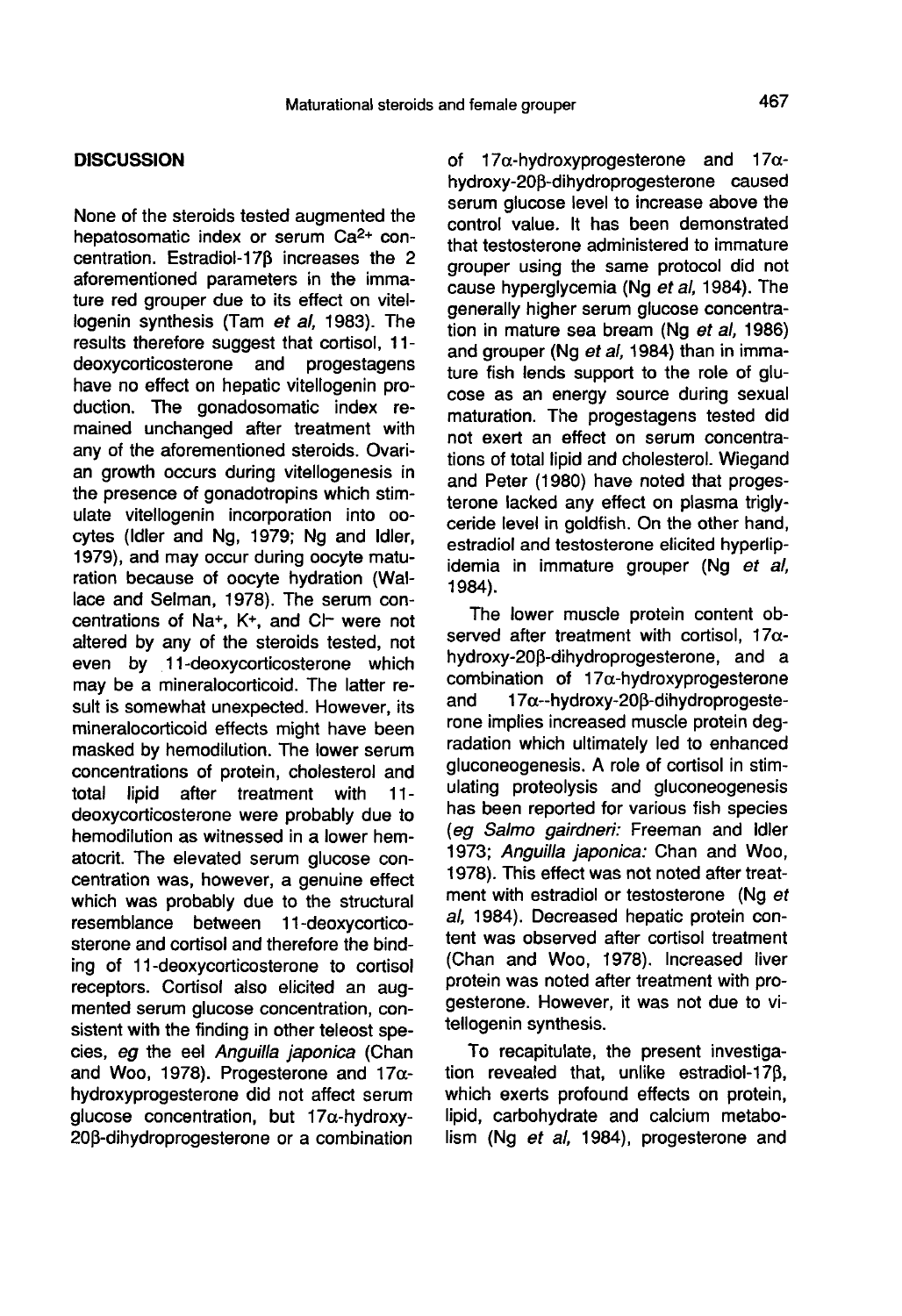$17\alpha$ -hydroxyprogesterone had little meta-<br>bolic effects while  $17\alpha$ -hydroxy-20ß- $17\alpha$ -hydroxy-20 $\beta$ -<br>cortisol and 11dihydroprogesterone, deoxycorticosterone increased serum glu cose concentration. The hyperglycemic effect of estradiol-170 noted previously (Ng et al, 1984) and a similar effect of 17 $\alpha$ hydroxy-20 $\beta$ -dihydroprogesterone and 11-<br>deoxycorticosterone observed in the deoxycorticosterone observed in the present investigation suggest that vitellogenesis and oocyte maturation are energy-consuming processes and that steroid hormones regulating these processes adjust metabolism to provide energy for these processes.

## REFERENCES

- Campbell CM, Fostier A, Jalabert B, Truscott B (1980) Identification and quantification of steroids in the serum of rainbow trout during spermiation and oocyte maturation. J Endocrinol 85, 371-378
- Chan DKO, Woo NYS (1978) Effect of cortisol<br>on the metabolism of the eel, Anguilla japonica. Gen Comp Endocrinol 35, 205-215
- Chan STH, Yeung WSB (1983) Sex control and sex reversal in fish under natural conditions. In: Fish Physiology (Hoar WS, Randall DJ, Donaldson EM, eds) Academic Press, New York, vol 9B, pp 171-222
- Cook AF, Stacey NE, Peter RE (1980) Periovulatory changes in serum cortisol levels in the goldfish, Carassius auratus. Gen Comp Endocrinol40, 507-510
- Duffey RJ, Goetz FW (1980) The in vitro effects of  $17\alpha$ -hydroxy-20 $\beta$ -dihydroprogesterone on germinal vesicle breakdown in brook trout (Salvelinus fontinalis) oocytes. Gen Comp Endocrinol 41, 563-565
- Freeman HC, Idler DR (1973) Effects of corticosteroids on liver transaminases in two salmonids, the rainbow trout (Salmo gairdnerii) and the brook trout (Salvelinus fontinalis). Gen Comp Endocrinol 20, 69-75
- Goetz FW, Theofan G (1979) In vitro stimulation of germinal vesicle breakdown and ovulation of yellow perch (Perca flavescens) oocytes.

Effects of 17 $\alpha$ -hydroxy-20 $\beta$ -dihydroprogeste-<br>rone and prostaglandins. Gen Comp Endocrinol37, 273-285

- Goswami SV, Sundararaj BT (1974) Effects of  $C_{18}$ ,  $C_{19}$  and  $C_{21}$  steroids on *in vitro* maturation of oocytes of the catfish, Heteropneustes fossilis (Bloch). Gen Comp Endocrinol 23, 282-285
- Hartree EF (1972) Determination of protein: a modification of the Lowry method that gives a linear photometric response. Anal Biochem 48,422-427
- Hirose K (1972) Biological study on ovulation in vitro of fish. IV. Induction of in vitro ovulation in Oryzias latipes oocyte using steroids. Bull Jpn Soc Sci Fish 38, 457-461
- Idler DR, Ronald AP, Schmidt PJ (1959) Biochemical studies on sockeye salmon during spawning migration. Vil. Steroid hormones in plasma. Can J 8iochem Physiol 37, 1227- 1238
- Idler DR, Ng TB (1979) Studies on two types of gonadotropins from both salmon and carp pituitaries. Gen Comp Endocrinol 38, 412-440
- lwamatsu T (1980) Studies on oocyte maturation of the medaka, Oryzias latipes. VIII. Role of follicular constituents in gonadotropin- and steroid-induced maturation of oocytes in vitro. J Exp Zool 211, 231-239
- Jalabert B (1976) In vitro oocyte maturation and ovulation in rainbow trout (Salmo gairdneri), northern pike (Esox lucius) and goldfish (Carassius auratus). J Fish Res Board Can 33, 974-988
- Jalabert B, Breton B, Brzuska E, Fostier A, Wieniawski J (1977) A new tool for induced spawning; The use of  $17\alpha$ -hydroxy-20 $\beta$ dihydroprogesterone to spawn carp at low temperature. Aquaculture 10, 353-364
- Kanatani H, Nagahama Y (1980) Mediators of oocyte maturation. Biomed Res 1, 273-291
- McBride JR, Fagerlund UHM, Dye HM, Bagshaw J (1986) Changes in structure of tissues and in plasma cortisol during the spawning migration of pink salmon Oncorhynchus gorbuscha (Walbaum). J Fish Biol 29, 153-166
- Ng TB, Idler DR (1979) Studies on two types of gonadotropins from both American plaice and winter flounder pituitaries. Gen Comp Endocrinol38, 410-420